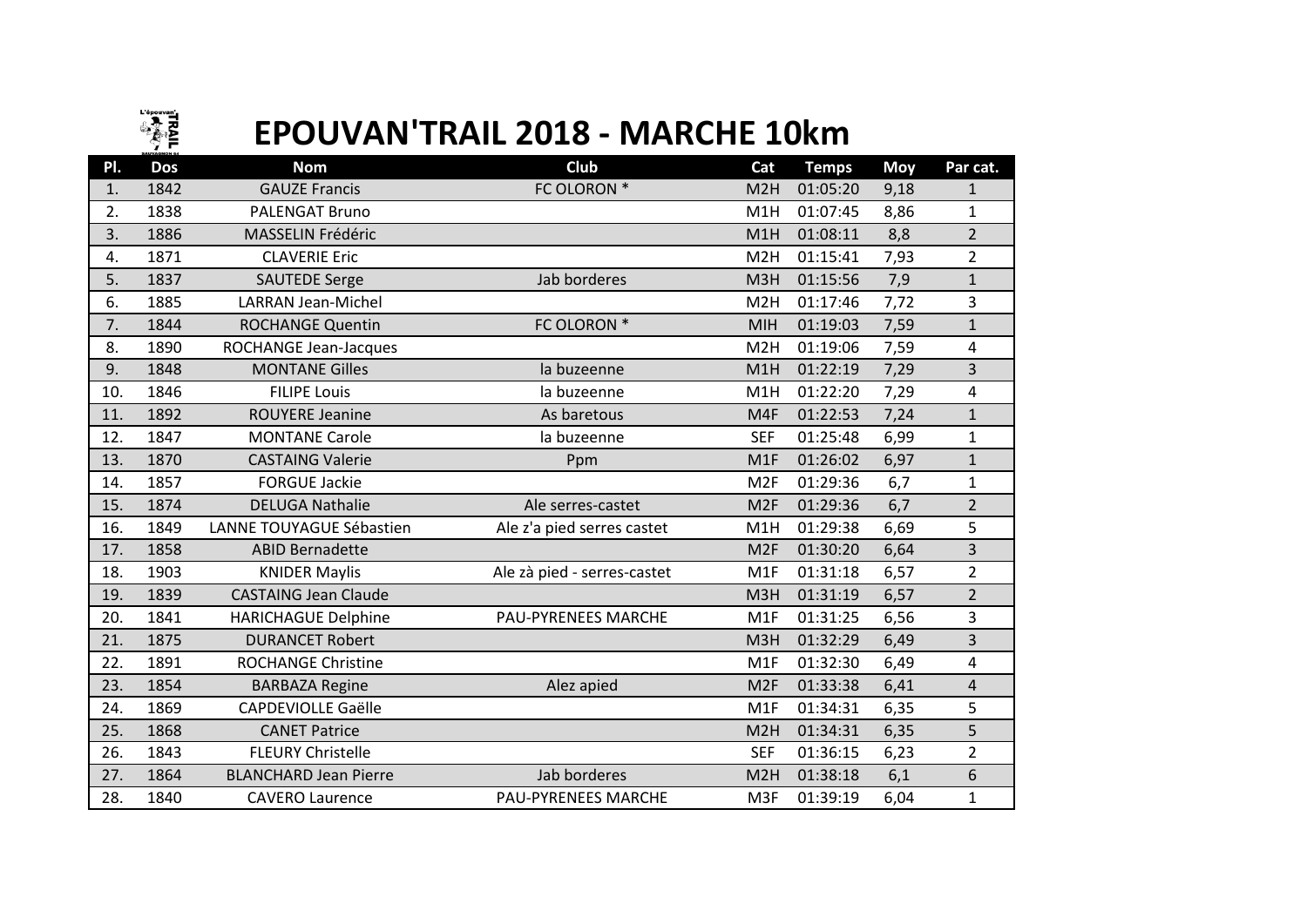

## **EPOUVAN'TRAIL 2018 - MARCHE 10km**

| PI. | <b>Dos</b> | <b>Nom</b>                 | Club                        | Cat              | <b>Temps</b> | <b>Moy</b> | Par cat.                |
|-----|------------|----------------------------|-----------------------------|------------------|--------------|------------|-------------------------|
| 29. | 1872       | <b>DA SILVA Martine</b>    | Allezapied                  | M <sub>2F</sub>  | 01:40:04     | 6          | 5                       |
| 30. | 1887       | <b>PLOURABOUE Didier</b>   | Ale zà pied - serres-castet | M <sub>2</sub> H | 01:40:39     | 5,96       | $\overline{7}$          |
| 31. | 1889       | <b>RAULT Stephane</b>      |                             | <b>SEH</b>       | 01:41:27     | 5,91       | $\mathbf{1}$            |
| 32. | 1853       | <b>DRUTINUS Rachel</b>     |                             | M1F              | 01:41:28     | 5,91       | 6                       |
| 33. | 1866       | <b>BOURGES Emilie</b>      |                             | <b>SEF</b>       | 01:41:52     | 5,89       | 3                       |
| 34. | 1907       | <b>TOUZEAU Carole</b>      |                             | M <sub>1</sub> F | 01:43:04     | 5,82       | $\overline{7}$          |
| 35. | 1905       | <b>AZABANT Sylvie</b>      |                             | M <sub>2F</sub>  | 01:43:04     | 5,82       | 6                       |
| 36. | 1893       | <b>ROUYERE Christian</b>   | As baretous                 | M4H              | 01:43:40     | 5,79       | $\mathbf 1$             |
| 37. | 1908       | <b>FODOR Isabelle</b>      |                             | M <sub>2F</sub>  | 01:45:30     | 5,69       | $\overline{7}$          |
| 38. | 1909       | PLECQ Elisabeth            |                             | M <sub>2F</sub>  | 01:45:34     | 5,68       | 8                       |
| 39. | 1876       | <b>FOURCADE Sandrine</b>   | Jab borderes                | M <sub>1</sub> F | 01:48:31     | 5,53       | 8                       |
| 40. | 1845       | <b>FILIPE Sweva</b>        | la buzeenne                 | M1F              | 01:49:49     | 5,46       | 9                       |
| 41. | 1899       | <b>VANDENBULCK Josiane</b> | Jab borderes                | M3F              | 01:50:29     | 5,43       | $\overline{2}$          |
| 42. | 1901       | <b>BROUCARET Sonia</b>     | <b>ALE MARCHE</b>           | M1F              | 01:50:51     | 5,41       | 10                      |
| 43. | 1883       | LANNE TOUYAGUE Stephanie   | Ale z'a pied serres castet  | M1F              | 01:50:51     | 5,41       | 11                      |
| 44. | 1904       | <b>MUGNIER Claudine</b>    |                             | M1F              | 01:50:52     | 5,41       | 12                      |
| 45. | 1867       | <b>CAMES Marylène</b>      |                             | M1F              | 01:52:50     | 5,32       | 13                      |
| 46. | 1860       | <b>BARRAGUE Solange</b>    | Jab borderes                | M3F              | 01:52:51     | 5,32       | 3                       |
| 47. | 1894       | <b>SAUTEDE Sadia</b>       | Jab borderes                | M <sub>2F</sub>  | 01:52:54     | 5,31       | 9                       |
| 48. | 1873       | <b>DEJEAN Laurence</b>     |                             | M1F              | 01:55:06     | 5,21       | 14                      |
| 49. | 1855       | <b>FUENTES Margo</b>       |                             | <b>ESF</b>       | 01:58:59     | 5,04       | $\mathbf{1}$            |
| 50. | 1856       | <b>DELUGA Julie</b>        |                             | <b>ESF</b>       | 01:59:00     | 5,04       | $\overline{2}$          |
| 51. | 1861       | <b>BARREAU Julie</b>       |                             | <b>SEF</b>       | 01:59:58     | 5          | $\overline{\mathbf{4}}$ |
| 52. | 1850       | LARQUE André               |                             | M4H              | 02:00:01     | 5          | $\overline{2}$          |
| 53. | 1879       | <b>JORAJURIA Mirentxu</b>  |                             | M1F              | 02:01:40     | 4,93       | 15                      |
| 54. | 1898       | <b>VANDENBULCK Henri</b>   | Jab borderes                | M <sub>3</sub> H | 02:14:35     | 4,46       | 4                       |
| 55. | 1896       | <b>SETAU Patricia</b>      | Jab borderes                | M <sub>2F</sub>  | 02:14:35     | 4,46       | 10                      |
| 56. | 1888       | <b>RAMOS Blandine</b>      |                             | M1F              | 02:17:12     | 4,37       | 16                      |